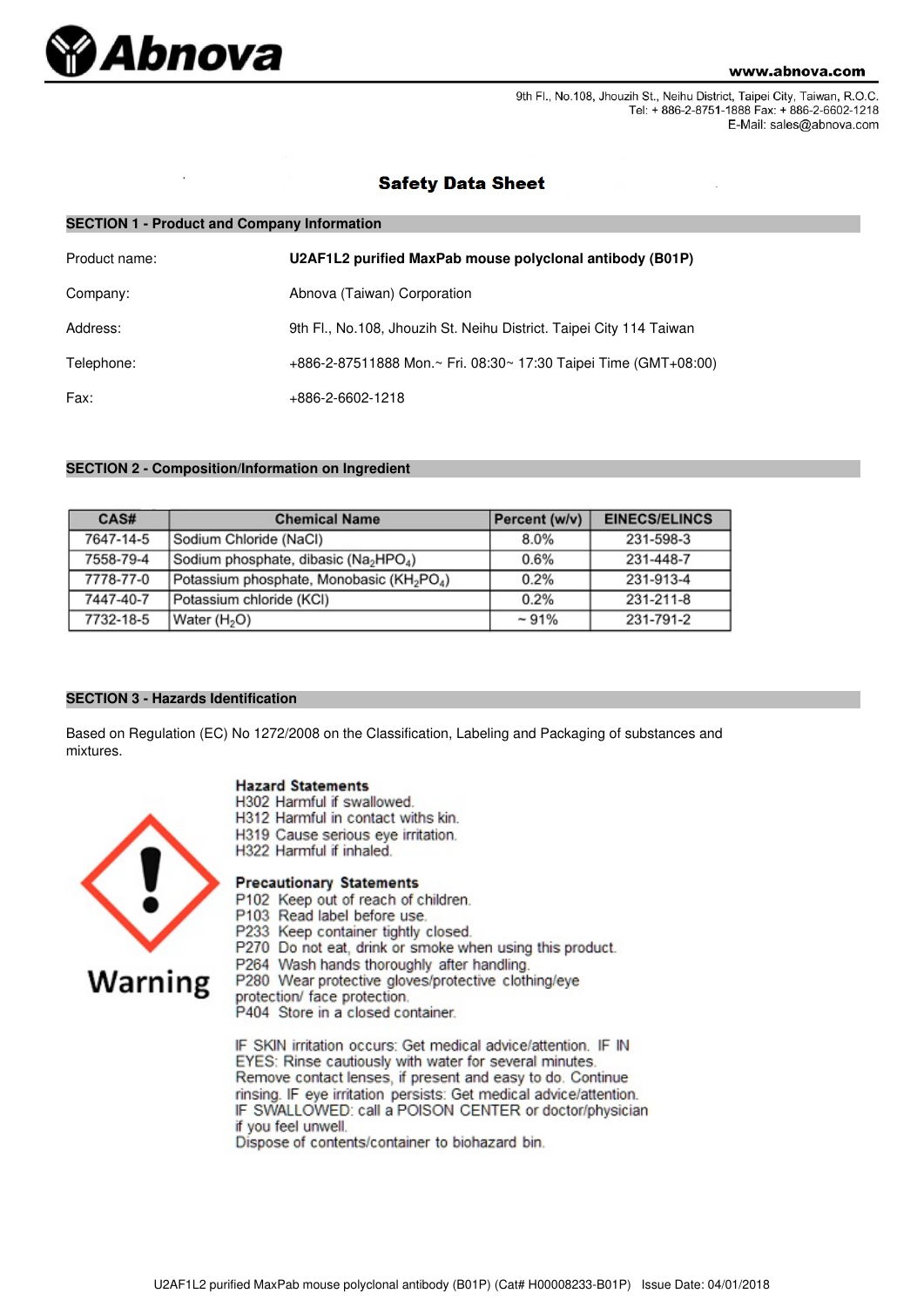

9th Fl., No.108, Jhouzih St., Neihu District, Taipei City, Taiwan, R.O.C. Tel: + 886-2-8751-1888 Fax: + 886-2-6602-1218 E-Mail: sales@abnova.com

# **Safety Data Sheet**

## **SECTION 4 - First aid measures**

| Eyes:               | Flush eyes with plenty of water for at least 15 minutes, occasionally lifting the upper and<br>lower evelids. Get medical aid.                                                             |
|---------------------|--------------------------------------------------------------------------------------------------------------------------------------------------------------------------------------------|
| Skin:               | Flush skin with plenty of water for at least 15 minutes while removing contaminated clothing<br>and shoes. Get medical aid if irritation develops or persists. Wash clothing before reuse. |
| Ingestion:          | Do not induce vomiting. If victim is conscious and alert, give 2-4 cupfuls of milk or water.<br>Never give anything by mouth to an unconscious person. Get medical aid.                    |
| Inhalation:         | Remove from exposure and move to fresh air immediately. If not breathing, give artificial<br>respiration. If breathing is difficult, give oxygen. Get medical aid.                         |
| Notes to Physician: | Treat symptomatically and supportively.                                                                                                                                                    |

| <b>SECTION 5 - Fire fighting measures</b> |                                                                                                                                                                                                                                                                                              |  |  |
|-------------------------------------------|----------------------------------------------------------------------------------------------------------------------------------------------------------------------------------------------------------------------------------------------------------------------------------------------|--|--|
| Fire Extinguisher Type:                   | Use water spray, dry chemical, carbon dioxide, or chemical foam.                                                                                                                                                                                                                             |  |  |
| Fire Fighting Procedure:                  | As in any fire, wear a self-contained breathing apparatus in pressure-demand,<br>MSHA/NIOSH (approved or equivalent), and full protective gear. During a fire, irritating and<br>highly toxic gases may be generated by thermal decomposition or combustion. Substance is<br>noncombustible. |  |  |
| NFPA Rating:                              | (estimated) Health: 1; Flammability: 0; Instability: 0                                                                                                                                                                                                                                       |  |  |

| SECTION 0 - ACCIDENTAL I EIEASE INEASURES |                                                                                                                                                                                                                                 |  |
|-------------------------------------------|---------------------------------------------------------------------------------------------------------------------------------------------------------------------------------------------------------------------------------|--|
| General Information:                      | Use proper personal protective equipment as indicated in Section 8.                                                                                                                                                             |  |
| Spills/Leaks:                             | Vacuum or sweep up material and place into a suitable disposal container. Clean up spills<br>immediately, observing precautions in the Protective Equipment section. Avoid generating<br>dusty conditions. Provide ventilation. |  |

| <b>SECTION 7 - Handling and storage</b> |                                                                                                                                                |  |  |
|-----------------------------------------|------------------------------------------------------------------------------------------------------------------------------------------------|--|--|
| Handling:                               | Wash thoroughly after handling. Use with adequate ventilation. Avoid contact with eyes,<br>skin, and clothing. Avoid ingestion and inhalation. |  |  |
| Storage:                                | Stored at -20°C                                                                                                                                |  |  |

### **SECTION 8 - Exposure Controls**

**SECTION 6 - Accidental release measures**

Eyes: Keep appropriate distance from eyes when using this product.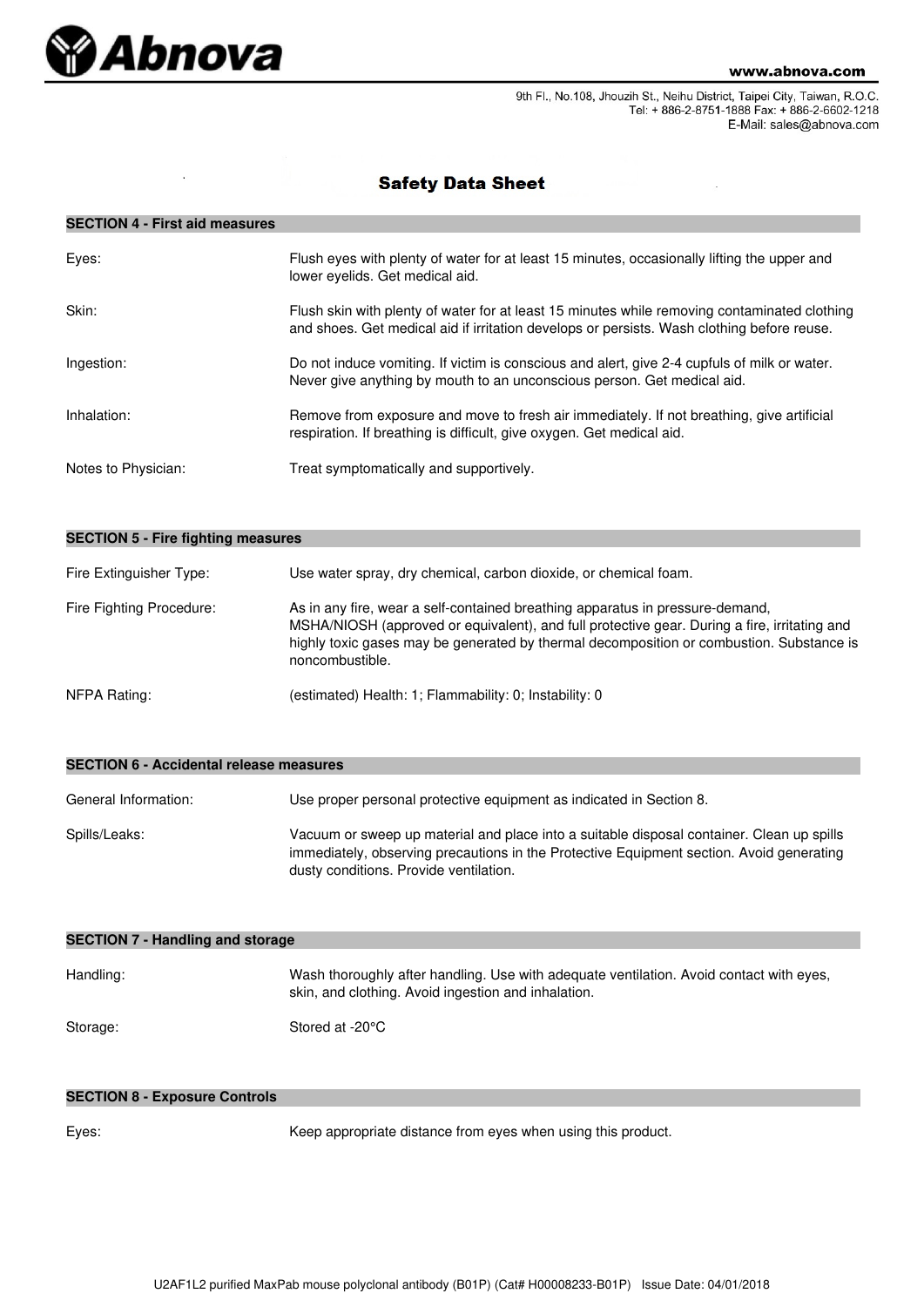

9th Fl., No.108, Jhouzih St., Neihu District, Taipei City, Taiwan, R.O.C.<br>Tel: + 886-2-8751-1888 Fax: + 886-2-6602-1218 E-Mail: sales@abnova.com

| <b>SECTION 9 - Physical and chemical properties</b> |                       |  |  |
|-----------------------------------------------------|-----------------------|--|--|
| Appearance:                                         | <b>Buffer: Liquid</b> |  |  |
| pH:                                                 | 7.4                   |  |  |
| Boiling point:                                      | Not available         |  |  |
| Vapor density:                                      | Not available         |  |  |
| Vapor pressure:                                     | Not available         |  |  |
| Density (g cm-3):                                   | Not available         |  |  |
| Flash point:                                        | Not available         |  |  |
| Explosion limits:                                   | Not available         |  |  |
| Auto ignition temperature:                          | Not available         |  |  |

# **Safety Data Sheet**

|  |  |  |  | <b>SECTION 10 - Stability and reactivity</b> |
|--|--|--|--|----------------------------------------------|
|--|--|--|--|----------------------------------------------|

| Stability:           | Stable.                                                                                                                                                                           |
|----------------------|-----------------------------------------------------------------------------------------------------------------------------------------------------------------------------------|
| Conditions to avoid: | Heating above room temperature, freezing, contaminating.                                                                                                                          |
| Materials to avoid:  | Note that individual ingredients are incompatible with acids, heavy metals, metallic salts,<br>bromine, dimethylsulfate, copper, dichloromethane, carbondisulfide and peptidases. |
| Dangerous reactions: | In the case of fire see section 5.                                                                                                                                                |

## **SECTION 11 - Toxicological information**

| Epidemiology:         | No information found |
|-----------------------|----------------------|
| Teratogenicity:       | No information found |
| Reproductive Effects: | No information found |
| Mutagenicity:         | No information found |
| Neurotoxicity:        | No information found |

## **SECTION 12 - Ecological information**

Not available

**SECTION 13 - Disposal Considerations**